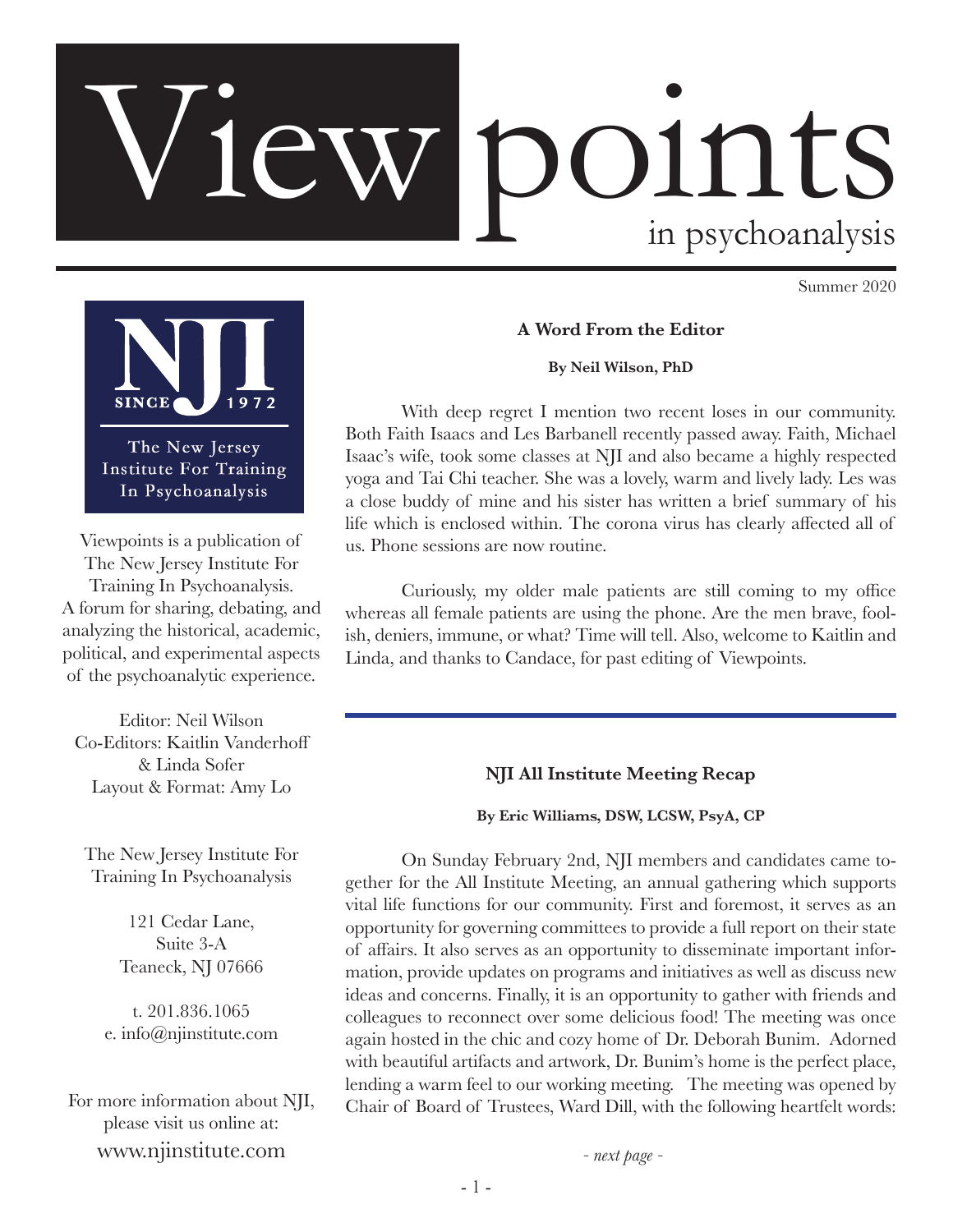#### *- continue from last page -*

 "Welcome to the 2020 NJI Annual Meeting. As you know, I am a civilian. Sharing the reputation of psychoanalysts from my low perch, I can tell you that you are revered. You are assumed to be free of mental health issues. You don't have feelings from the unknown depths of your unconscious that contaminate your behavior nor your mood. You may well be perfect and I suspect you have magical powers. These perceptions come from a civilian who has been on the couch and who is married to one of you. Consequently, I can attest firsthand that you do, in fact, have magical powers.

Working with you, is therefore, an honor and a heavy responsibility."

What followed for the next two hours was a



lively, broad discussion about the current state of our institute and clinic, highlighted by many positive reports as well as optimistic plans for the future. Specific plans include exploring major funding from philanthropic foundations, expanding the clinic's outreach into the community with additional focus on all area public schools and plans to reintroduce Psychoanalytic Cinema nights, just to name a few. Long time member and MONJI Chair, Lee-Ann Marquard was enthusiastic about MONJI's potential for an expanding role in guiding NJI and just as importantly, promoting our psychoanalytic thinking and practice outside its walls. The life of an organization relies upon the ideas and energy of its members and based upon the reports and feedback of those attending our annual meeting, it is clear that NJI is alive and well!

# **Interpreting, Holding and the Unconscious Roots behind the Conscious Sense of Dread in a Time of National Crisis**

#### **By Jack Schwartz, PsyD, NCPsyA**

Psychoanalysis is not a science created from lofty academia, but built on the intensive continuous clinical engagement in an effort to find relief for human mental suffering. In the wake of this viral epidemic the psychoanalytic psychotherapist is especially challenged to address the ongoing crisis through their clinical understanding and acumen. Jeff Seinfeld (1993) identified the two key clinical actions of psychoanalysis as "interpreting and holding", which come very much to play in these days of dealing with this pandemic, as we will see in the clinical examples.

Recently I have encountered a number patients begin the session with a catastrophic comment such as "looks like we are all going to die". These comments and their various iterations speak to one feeling, that I will call "a sense of dread".

It would be rather insensitive and dismissive on my part to jump into psychoanalytic unconscious motivations regarding this "sense of dread" and not acknowledge the serious life and death reality of this pandemic.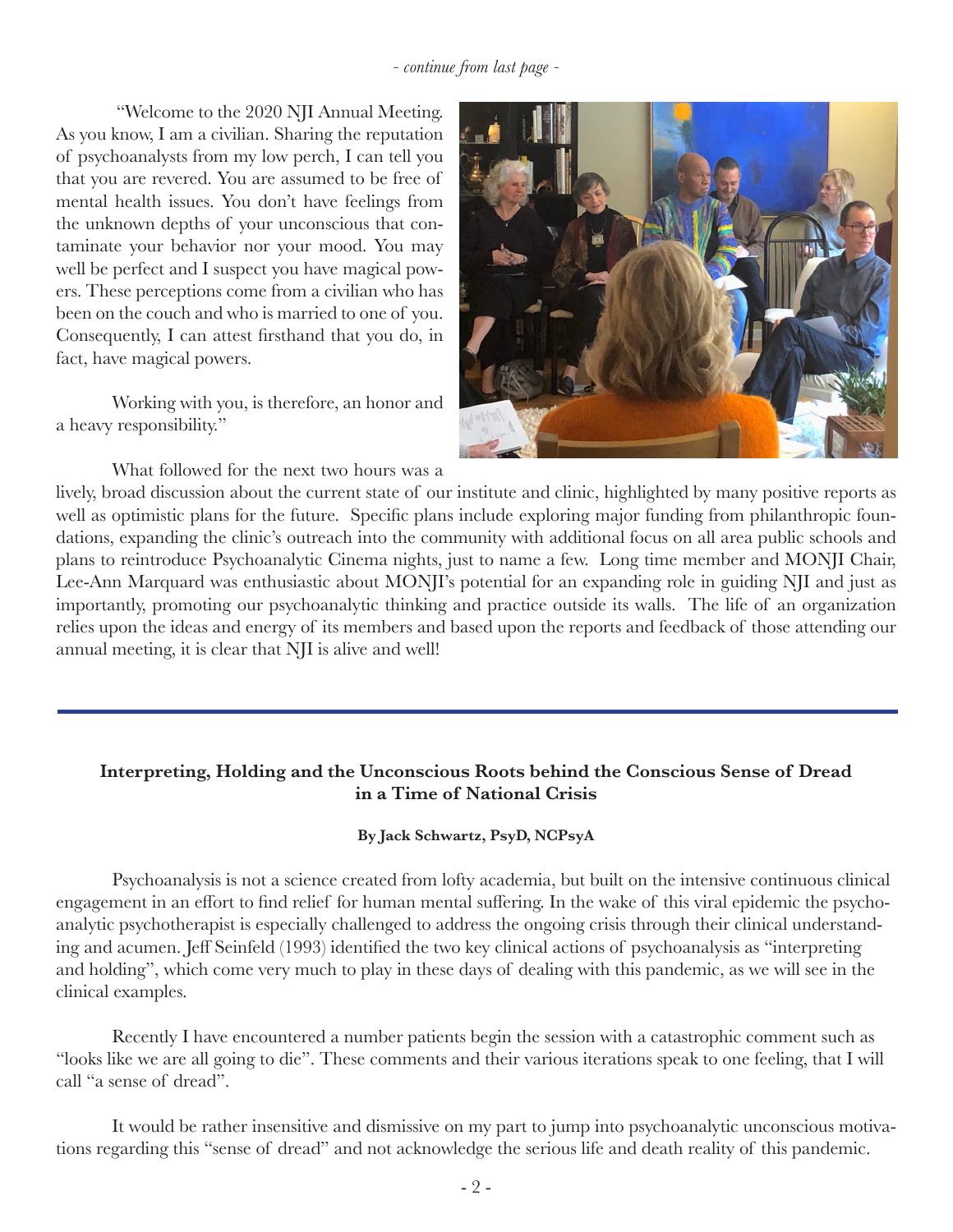The psychoanalytic psychotherapist, like our patients, live in the same world and are subject to the same environmental threats and health concerns. We also must acknowledge that psychotherapists also feel their own sense of anxiety and even dread in such a crisis. Yet as psychoanalytic psychotherapists we have chosen a path of creating intimate close connections with people over time in the confines of our enclosed consulting rooms. This pandemic sets up an incredible challenge to this paradigm rupturing the regular flow of contact and connection.

Merriam –Webster defines "dread"- as extreme uneasiness in the face of a disagreeable prospect, or from The Cambridge Dictionary simply put, "a strong feeling of fear or worry". Within a psychoanalytic framework a sense of dread is something that comes in the form of thoughts of past memories mixing with current feelings and circumstances.

In psychoanalytic circles it is a common belief that external circumstance merely provide a medium for the therapeutic exchange, and generally external circumstances are used by the patient as both a facilitator of deeper conversation and a resistance to the deeper conversation, and sometimes both. In psychoanalytic terms we are often thinking about what lies beneath the current emotional situation and distress. This of course has implications for our current state of environmental threat.

A very successful woman nearing seventy recently expressed deep duress and "overwhelm" regarding the pandemic. "I am so worried, I worked my whole life and I now will lose everything, I have no control, I feel helpless" (she begins to cry). I sat quiet allowing the emotional truth to emerge without distraction. After she regrouped, I pointed out this was not the first time she has experienced a loss of control, (I worked with her for quite some time) She seemed confused "what do you mean?" I pointed out many instances that she found herself in what seemed to be a severe crisis (or felt that way) and that we successfully worked through them. She seemed relieved to be reminded that she was resilient. I then wondered if this loss of control that she emphasized regarding the pandemic somehow mirrored her early life circumstance related to the terroristic unpredictable violent attacks by her abusive mother, (Interpreting) The patient then experienced a linking moment between her current sense of dread from the virus and her early pre-verbal and middle childhood circumstance. She then remarked by the close of the session, that she felt a sense of relief knowing that she endured many a critical circumstances which made her grow, and that she actually is quite resilient. She thanked me for reminding her of this. (Holding)

The dread is not only what is remembered but also the fear of what could be lost. For another woman patient who lived through profoundly abandoning parents, and an unfaithful husband, she found herself depressed and stuck in a service-based reality living in a world in which she never had her own voice. After much therapeutic work she has freed herself from servitude and has begun to experience the world with a renewed sense of confidence and purpose. Yet despite this the pandemic cut her off from her newly found routine and lifestyle, and thrust her back to the home of "menial domestic chores" which brought back her depression. Usually upbeat and optimistic she experienced an uncharacteristic sense of despair and dread that she heretofore had put aside years ago. In an off handed comment she mentioned that she did not hear from either parent during this stressful time. I suggested that her despair may be a form of grief or abandonment feeling (interpretation), inasmuch that even though her parents are alive they have not checked in with her to see how she was doing. The patient immediately remembered that she recently had an impulse to visit her hometown which was "weird for me" since she has spent her life distancing herself from that place. She was upset as she spoke, thinking that her time in that town was the last time she had both her parents under the same roof with her. The pandemic seemed to rupture her current new routine thrusting her back to her days of despair and aloneness, remembering her father leaving and her mother's aggressive outbursts, and how "trapped" she felt. It was the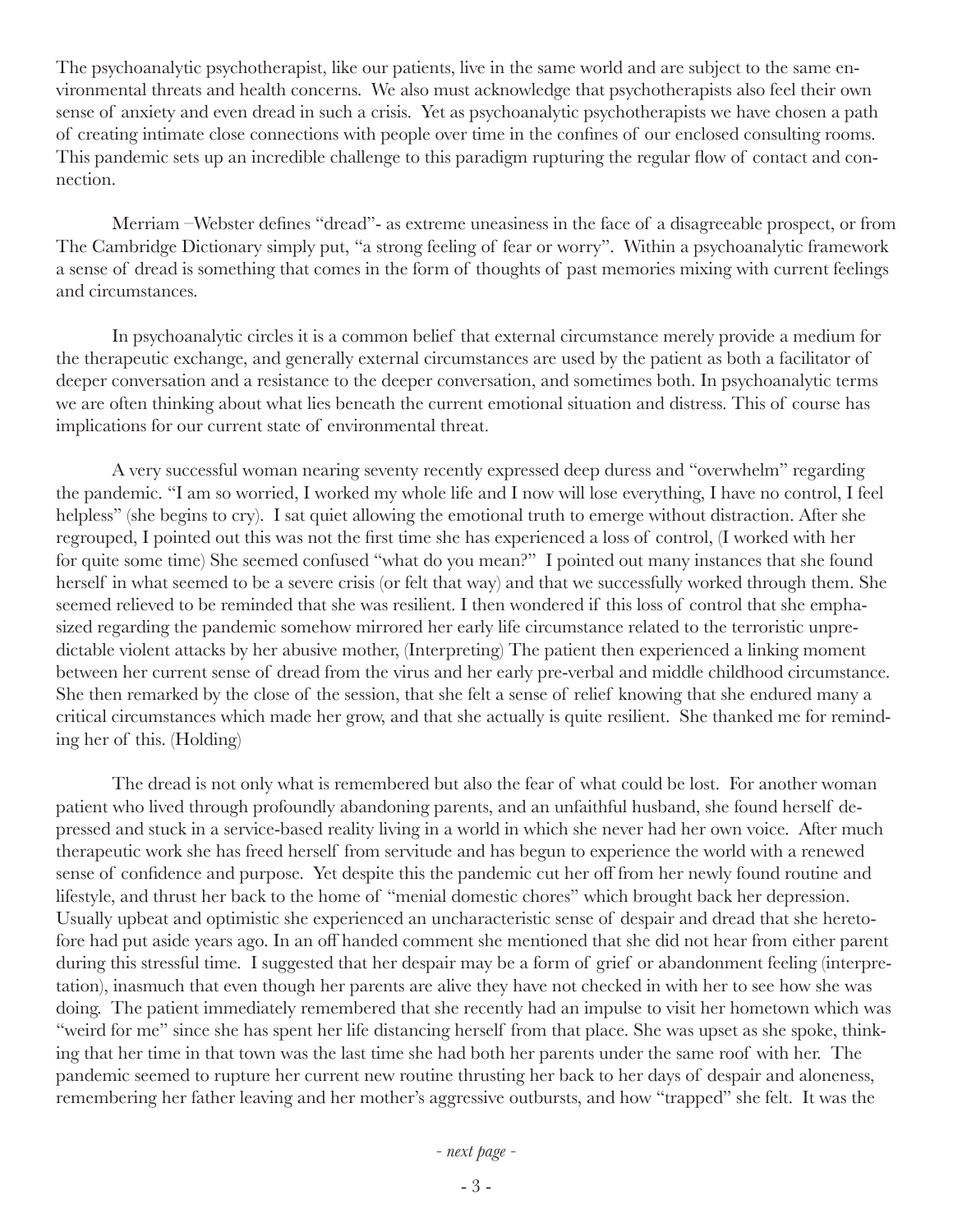#### *- continue from last page -*

word "trapped" that linked her to her experience of having to stay home and return to domesticity, which meant returning her to the time she had no voice, "I don't want to remember the past so much, but keeping busy and doing my own thing these last few years I had a taste of a different life, this experience brought me right back to those horrible days, even though I know this is temporary".

The pandemic can also represent not only links to earlier memories of dread, but as in the above the fear of losing what has been finally gained. I mentioned someone starting the session with the comment that "we are all going to die". His provocative rather morose comments were typical for him, often preoccupied with death, the truth was he was very worried about losing what he has attained. In a way his comment was a sort of an evacuation of the "worst case" scenario to vent his fear and vulnerability, which he admitted later in session, especially the prospect of possibly losing his mother. More than six years ago the same fellow was arrested for aggravated assault and was addicted to opioids, indeed his world had ended. But his world really ended before that, at age nine he was the victim of sexual abuse that he long ago repressed and retrieved later in his analysis. He got out of the criminal charges and then went into recovery through NA, and has been sober since. He is now on the verge of getting a promotion at a serious job, has his own apartment, reconciled with his immediate family, became engaged, has set a date to be married, and is looking forward to fatherhood. Linking to his arduous journey to live a functional life, the last thing he wanted was for all of us to die. The patient acknowledged his sense of guilt and the cruel punishment he deserved for his countless misdeeds when he was an addict. I interpreted that perhaps he spoke the worst case as a way he could protect himself form the deeper pain and guilt of actually losing what he was worked so hard to attain. (interpretation) He then began to feel the pain well up inside him as the session ended.

This pandemic has heightened our consciousness to the everyday gifts of the minuscule elements of our life and journey that we often take for granted. The pandemic reminds us, in an affective sense, of a preverbal time when we were at the complete mercy of at times a cruel, negligent, unpredictable and even destructive environment. The story we are describing is as ubiquitous as Fairburn suggests, a universal happenstance that when at our most vulnerable we are bound to be hurt, overly frustrated and discombobulated, and at worst tortured and abused. That is what this pandemic represents, a return to that place of complete vulnerability and having to rely on the caretaking others of our government, medical establishment, and industry to "do their job" and protect us from harm and disruption.

We needn't look to far in the past to see Freud's valiant work as he faced anti-semitism, (and it's most virulent version in the Nazi era) poverty, a world war and cancer, while maintaining a thriving practice and originating a whole new science of the mind. We also must remember that Freud experienced the full brunt of the 1918 Spanish Flu epidemic that ravaged Europe with the tragic death of his beloved then pregnant daughter Sophie Halberstadt-Freud in 1920 due to complications from the illness. Freud wrote to Pastor Pfister on January 27 two days after Sophie's passing.

"This afternoon we received the news that our sweet Sophie in Hamburg had been snatched away from us by influenza pneumonia, snatch away in the midst of glowing health, from a full and active life as a competent mother and loving wife, all in four of five days, as though she never existed… Although we had been worried about her for a couple of days, we had nevertheless been hopeful; it is so difficult to judge from a distance. And this distance must remain distance, we were not able to travel at once, as we intended after the first alarming news; there was no train, not even for an emergency. The undisguised brutality of our time weighs heavily upon us. Tomorrow she is to be cremated; out poor Sunday Child!...I work as much as I can and I am thankful for the diversion. The loss of a child seems to be a serious, narcissistic injury; what is known as mourning will probably follow only later."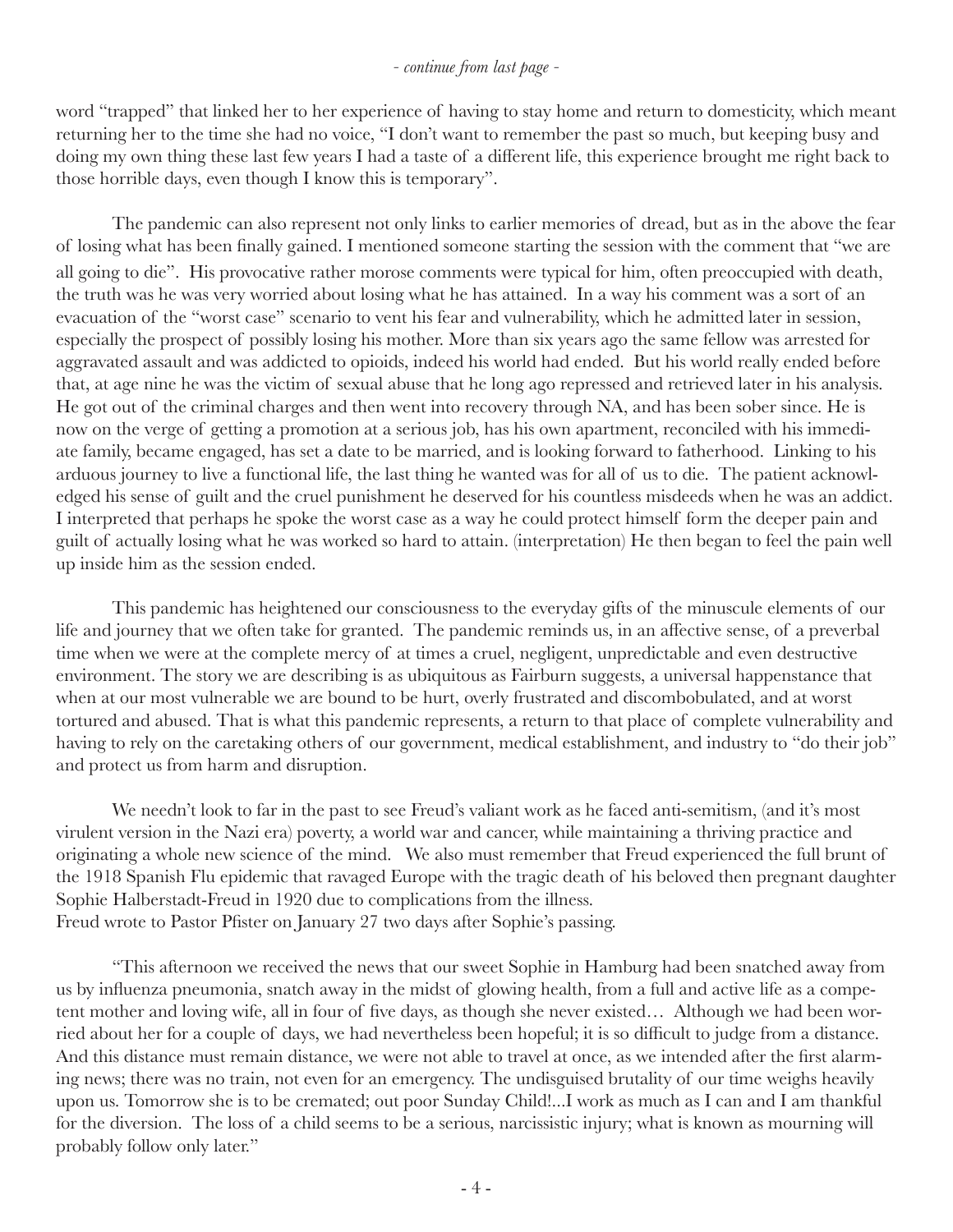We quickly recognize that Freud's letter could have been written last week, not 100 years ago. I italicized the section that spoke of the "distance must remain distance", which rings so true today as Freud confronted the same travel restrictions and reality we are facing in our own communities, and by extension throughout the world. In reading this letter we see how history often repeats, in fact Freud taught us this. This pandemic has brought to us front and center an existential threat that comes with a "sense of dread" that often ignites the most primitive existential anxiety that is part and parcel of our own early childhood experience. We as psychoanalytic psychotherapists are poised at the forefront of this calamity, not only ready to engage and provide a sense of holding to our patients through this crisis, but to use this moment to create a greater depth of understanding of our individual and collective experience of being human.

# **Did Freud Go to the Dogs?**

# **By Millicent Lambert, MSW**

He did, indeed. Let's see: there was Wolf (1925-1936), Lun Yug (1928), Adda (Nov.-Dec. 1929), Jofi/Yofi (March 1930 – Jan. 1937), Lun Yug II, Jan. 1937 – Freuds's death). #1 But let me backtrack.

In January 2019, Abby, our ten-year-old cat, died after a brief illness, and I was once again confronted with the loss of yet another pet. But that's the bargain I make upon taking in a pet. I was quietly bereft. No tears, but a sense of loss. I occasionally"heard" the cat over many weeks. But of course Abby was gone.

My husband and I had owned cats for all of our married life and very much enjoyed their presence in our lives. As a young child I had campaigned for a dog and was rewarded with Charlie, a cocker spaniel that happily accompanied my family for many years. The loss of my cat last year reminded me that Freud had owned dogs – there are many photos of Freud, casting his eyes on his chows inside his office and outside -- but I knew very little about his relationship with them. And therefore I pursued months of on-again, off-again light internet research on the topic.

Freud apparently was not introduced to dogs until 1925 when he gave Wolf, a German shepherd., to Anna to accompanying her on her nighttime walks. He then co-habited with dogs until his death in 1939. A question arises: How did they get along?

Some commentators theorize that dogs were not popular in Jewish homes, perhaps because Jews harbored a fear of attack dogs being used against them. But Freud took an immediate liking to Wolf. Annually, on Freud's birthday, Anna (or Freud's son, Martin) composed a birthday poem to Sigmund, ostensibly from Wolf. This went on for years.2 One such poem catalogued Wolf 's uninhibited antics:

Jofi who leaps /and through the door escapes, /who slips the leash /and fights with enemies /who stretches out in greeting and /licks your hand, sends herewith /on May sixth /a symbol that /should indicate / how she wants to change; and act more restrained: /wants to scarcely move when /doors are opened /does not want to bark nor scrap /nor run nor leap /hardly wants to drink or eat.

As Freud became friendlier with Wolf, Anna joked that some transference was in play. (Analyze this!) And so began Freud's besotted love affair with dogs.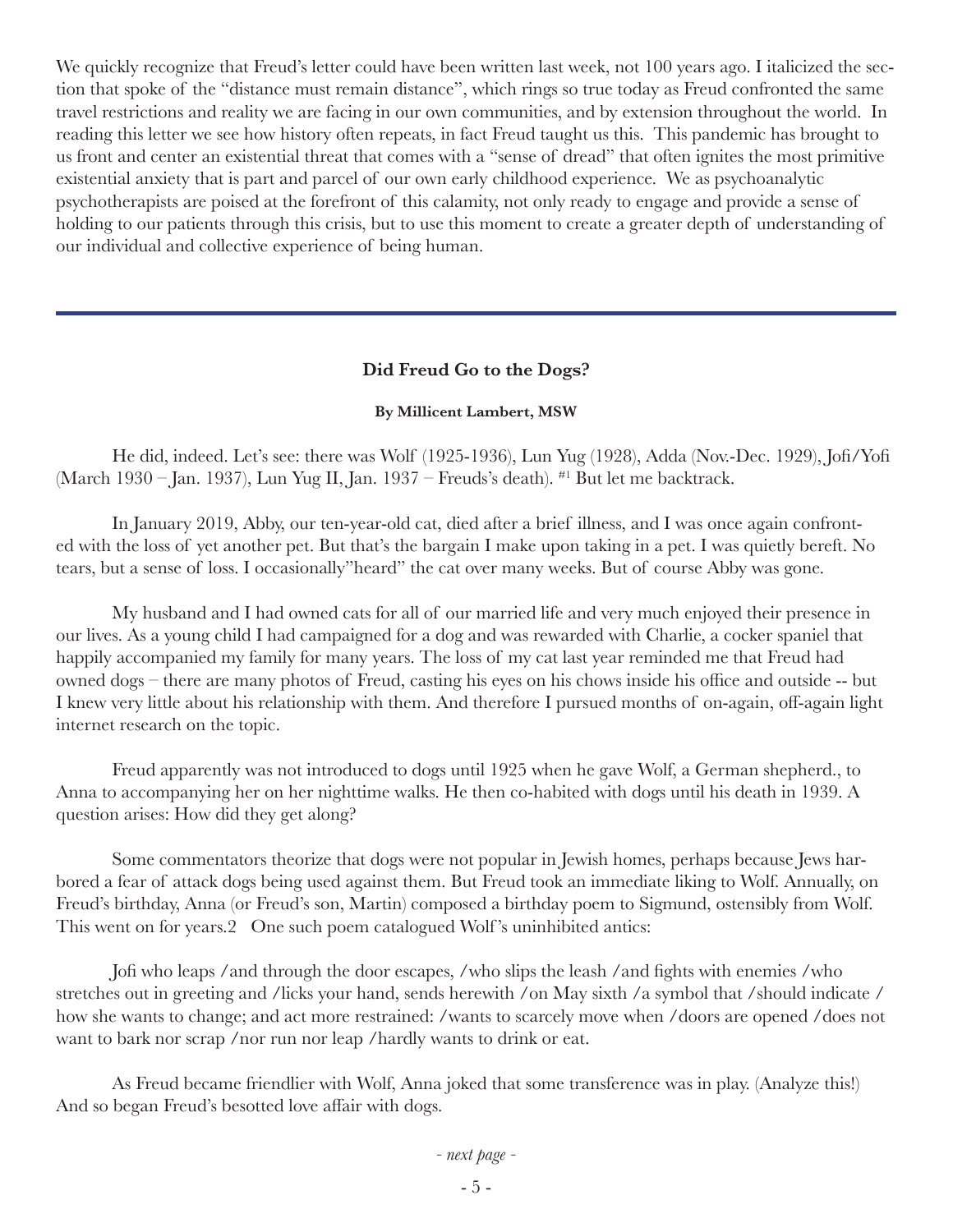# *- continue from last page -*

Ernest Jones had a run-in with Wolf in 1927, when she bit his leg. Freud thought the dog's attack was appropriate because Freud was upset. Years earlier, Jones had approached Anna, in Freud's mind, as a possible suitor. Says Freud of Wolf, "I had to punish him for that, but did so very reluctantly, for he –Jones—deserved it."#1

In June 1928, Freud was given Lun Yug (or Yun), a young chow pup. He fed her choice bits from his own plate and even more food as his jaw deteriorated, and she accompanied him to his session with patients. Alas, in August 1929 she got loose and died on the railroad tracks in Salzburg while in the care of another. Freud grieved for months until another dog entered his life in 1929, but Adda, too, died a few months later.<sup>#1</sup>

Enter yet another dog into Freud's life. Dorothy Burlingham, Anna's partner, presented Freud with Jofi and Lun Yug II, two chows which, unfortunately, did not get along. Jofi stayed, Lun Yug, was given away. As Freud wrote, "Jofi daily wins more kindness, she beds down in front of a door instead of making herself comfortable."#1

Freud thought having a dog in sessions lessened patients' anxiety, and perhaps his own. As he observed, Jofi sat near a calm patient, but moved away from an anxious one. 3 At least two patients wrote of Freud's dogs, both neither too kindly. His dogs became almost co-analysts, at least in Freud's eyes. Hilda Doolittle, a female poet and writer in analysis, wrote of how the dog would sit during the session and move to the door when the session was over. She felt ignored by Freud for his perceived preference for the dog: "The Professor was more interested in Jofi than he was in my story." #3

Roy.D. Grinker, Sr., a Chicago psychiatrist in analysis, was annoyed when Jofi jumped at his crotch and when she seemed to dictate the session's end. He recalls Freud saying, as the dog scratched at the door to exit, that "Jofi doesn't approve of what you're saying," and when the dog scratched to return, "Jofi wants to give you another chance." Yet another time, Jofi jumped on Grinker, an individual with a lifelong fear of dogs, and Freud commented, "You see, Jofi is so excited that you've been able to discover the source of your anxiety." "But I wasn't paying the dog!" wrote Grinker. One can only wonder whether Freud ignored his own part in generating his patient's anxiety. Grinker, however, realized he had transferred his anger from Freud to the dog.

Freud seemed to take dogs as the rest of us do. Many have recounted how much physical and emotional pain Freud endured, what with the loss of a son in the First World War, the onset of cancer in his mouth and jaw, and the loss of his grandson, Heinele. Dogs may have seemed like uncomplicated beings in comparison. And so Freud could gain some comfort and pleasure amidst the growing dangers of Nazism and cancer.

As with most of us, pets provide seconds, minutes or hours of delight, a respite from the hardships we may endure. While pain in my knee and back over the years had acted as blinders, limiting my focus and humor, the actions of a cat that joined me in bed broke the focus and tension in my body with a smile, a laugh.

Freud himself commented on the role of dogs in our lives, from an analytic view: "Dogs love their friends and bite their enemies, quite unlike people, who are incapable of pure love and always have to mix love and hate in their object-relations." When Marie Bonaparte wrote a book about Topsy, her chow, Freud responded:

"one can love an animal like Topsy (or Jofi) with such extraordinary intensity: affection without ambivalence, the simplicity of life free from the almost unbearable conflicts of civilization, the beauty of an existence complete in itself. . . . Often when stroking Jofi I have caught myself humminga melody which, unmusical as I am, I can't help recognizing as the aria from Don Giovanni: 'A bond of friendship unites us both. . . . <sup>\*#2</sup>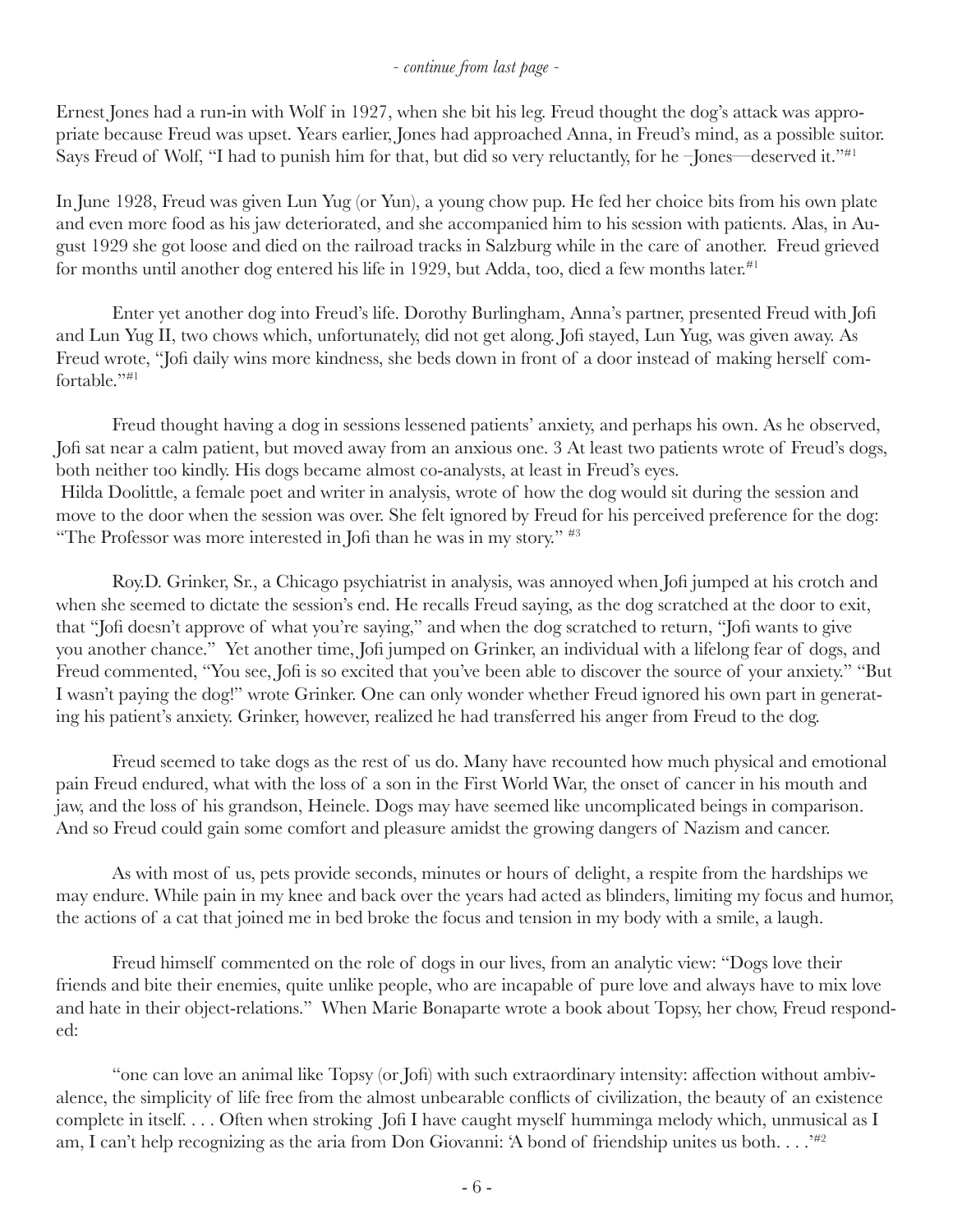Freud underwent surgery in late 1936, but a month later Jofi, who had undergone surgery for ovarian cysts, died of heart failure: "It is a highly curious feeling, she was always so taken for granted and suddenly she is no longer there. Apart from any mourning it is very unreal and one wonders when one will get used to it . . . But of course one cannot easily get over seven years of intimacy."#1

Lun II, Freud's last dog, accompanied the family to London, where Lun was placed in quarantine. This did not stop the frail Freud from visiting her several times. Eventually, his necrotic jaw led Lun to avoid Freud. Freud realized what was happening and arranged an assisted suicide.

Seasoned analysts might be disillusioned upon learning of Freud's unabashed fondness of dogs in sessions, sometimes at the expense of analytic objectivity. Freud apparently considered his dogs as a benefit to analysis, but did he ignore patients' concerns?

Many extant photos show Freud and his chows, with Freud's eye cast on them. But one photo from London's Freud Museum shows the interplay of human and canine "in conversation."



# Sources:

1. https://www.virtual psychoanalytic museum.org/winnies-gallery/Sigmund Freud and His Love of Dogs, by Daniel Beneveniste,"The Interwoven Lives of Sigmund, Anna and W. Ernest Freud: Three Generations of Psychoanalysis" (IP, 2015).

2. https://the bark.com/content/freud-sang-his-dog. By Uriel Grezemkovsky, May 2014, updated February 2015.

3. Dog Complex: Analyzing Freud's Relationship with His Pets, 10-23-14, by Laurel Braitman.

4. https://barkpost.com/life/sigmund freud-dog. From Sam Stahl, 100 Dogs Who Changed Civilization.

*Millicent currently lives in the metro Denver area with husband Jim, son Jim, daughter-in-law Sue, grand-daughter Millicent, and the latest feline addition to the Lambert clan, Toby.*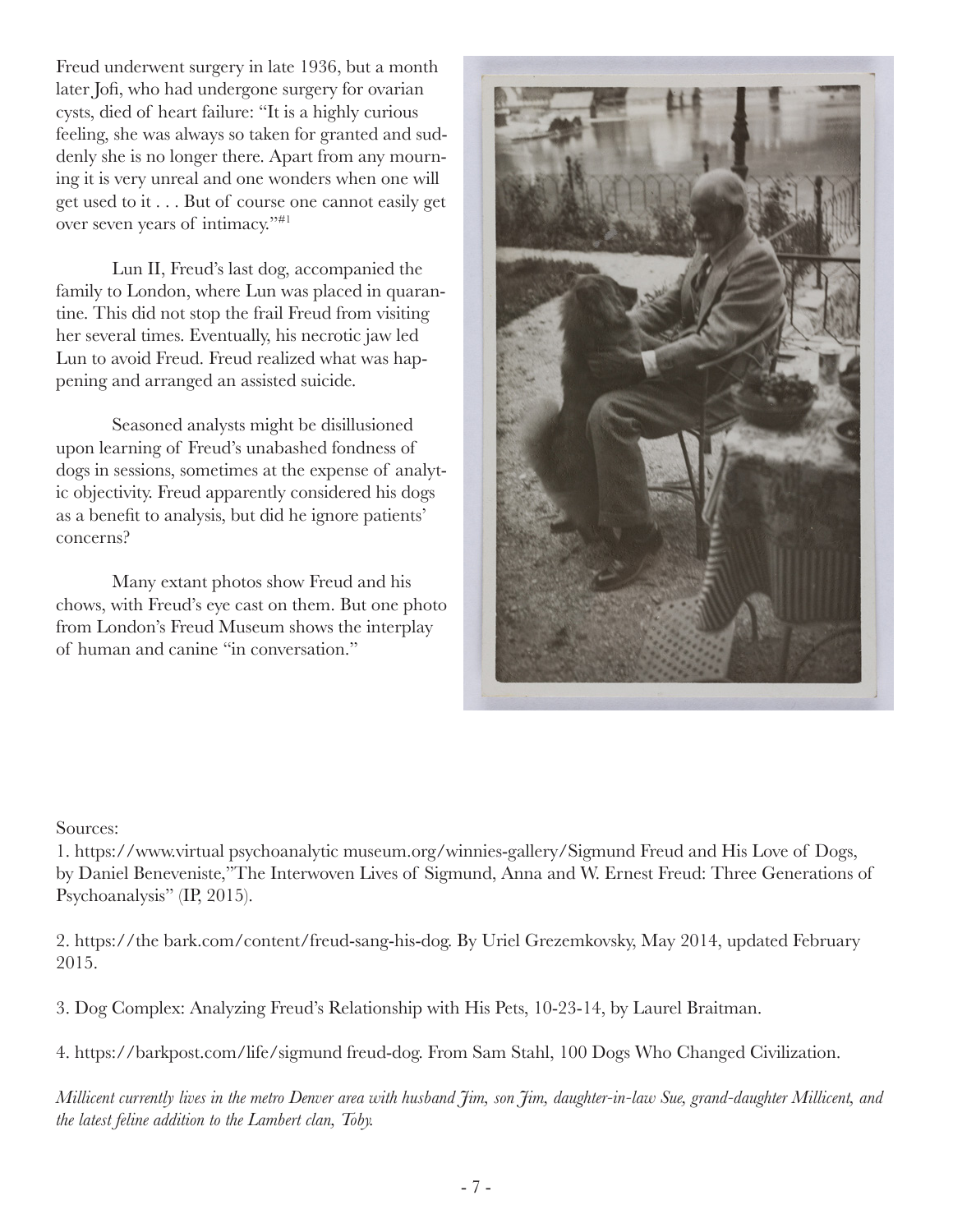#### **A Relocated Psychoanalyst Reflects on Aging**

#### **By Michael Isaacs, MSW, NCPsyA, JD**

Like most people in the age group sixty and older I am dealing with and confronting the aging process..

As I age, two thoughts from my earlier years have come to the fore. Previously these images were mere cognitive musings about a period of time that seemed as far away as the stars. The first, from my teen years, was the familiar archetype of an old man with a white beard and a cane. He was traveling around searching for the "fountain of youth". The second, during my psychoanalytic training, was a statement by a teacher. He was reflecting on the role of loss in depression, but then he went further to say that life is ultimately about loss and how we deal with it.

What are the losses that can impact us in varying degrees as we enter this stage of life? They can be decline in bodily functioning- especially the five senses; loss of sexual interest and capacity; loss of earned income; loss of career satisfactions; loss- or at least decline- of memory capacity; and loss of independent living. Witnessing the loss of health of others, especially family and friends, and the increasing awareness of one's mortality have a major impact on out thoughts and feelings.

Among the emotional repercussions from these losses are: fear, anger, sadness, loneliness, anxiety, depression, and despair or denial. From a psychological perspective, how well we cope with these losses has much to do with how successfully we have reduced pathological narcissism by self-growth and life experience. In the Greek myth, Narcissus was a youth who fell in love with his own reflection in a pool. His self-esteem was based on his outward self. Imagine the blow to his grandiosity should he look in the pool and see balding hair, a shrunken face, and wrinkles!

Concerns about dying are probably the most formidable issue weighing on the minds and hearts of those dealing with aging. For many, the older we get the more intensely we fear pain, the disfigurement of the body, losing control over one's own emotions and those of family and friends, increasing dependence, and the uncertainty and mystery of the whole process.

It is strange how little most of us think about and talk about death. In the history of the psychotherapy experience, there was a period when sex was the most difficult subject to talk about. In a later era, issues around money superseded sex as a closed subject on the agenda. Today, I would suspect that the subject of death, even more than sex and money is least brought up in the therapy room and probably in society in general.

It is unfortunate that so few older people do not utilize psychotherapy to talk about emotional issues arising fro aging, especially mortality. Few older people are aware that there are many therapists who as Medicare providers will treat those on Medicare who have supplementary insurance coverage, at no cost to the patient. Notwithstanding the formidable challenges of aging, this inevitable period may be an auspicious time to achieve inner peace.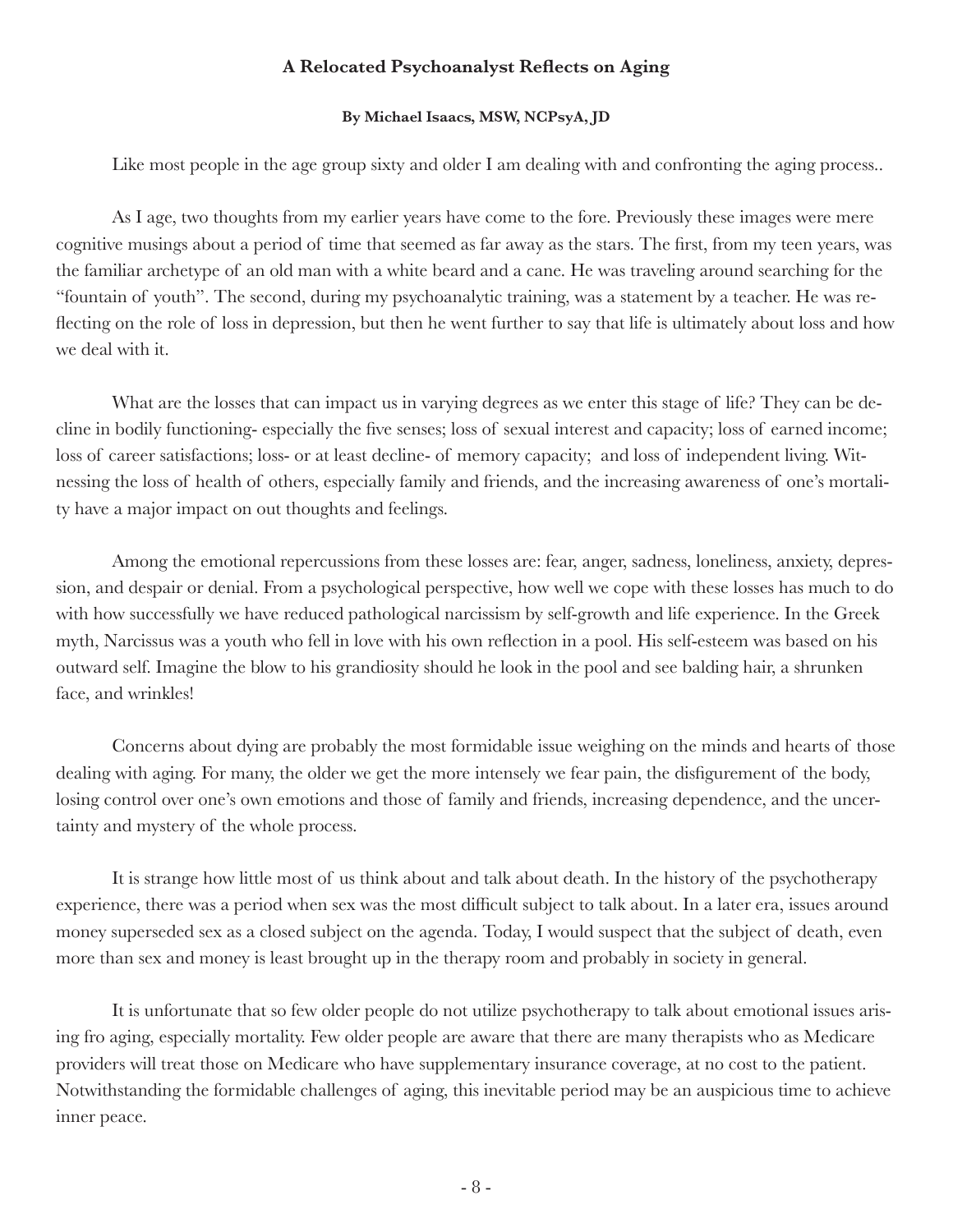For me, the first step is to allow uncomfortable loss feelings to come to the fore. I attempt to remember that they are part of every human's life journey. As the Buddhists say, we need to accept the process of decay and mortality lest we bring on more suffering. However, if these worrisome thoughts and feelings become excessive, I attempt to shift my mind to a more positive frame. Like many of my peers, I have intuitively done this by lessening the need to change others: moving towards gratitude and forgiveness; resolving past and present shortcomings and regrets; spending more time with family and friends; reconnecting with high school, college, graduate school, and psychoanalytic training; volunteering services; and making more time for exercise and hobbies. The aging period can allow more time for those who are religiously, spiritually, and philosophically inclined to delve deeper into their studies, contemplation, and value systems.

One mundane aspect of aging has come as a surprise, which is the increasing amount of time and effort for health maintenance and care! Although I know I should be grateful for my good health and availability of good healthcare, it is discouraging to beat the path to a horde of health professionals for prevention and cure. Also, the annoyance and boredom of increased daily maintenance of the likes of teeth, eyes, ears, quadriceps, hamstrings, bones and so forth!

One step that my wife and I undertook three years ago was to reconnect with our two daughters and families who live in the Bay area of California. We all wanted to live close to each other, but we knew that they were not going to move back to the winters of New Jersey! So four years ago we picked up our tents and did it.

I am happy at the present time with my balance between work and play, although adjusting to our move west and the aging process have been challenging. As to work, I have limited my practice to no more than fifteen sessions a week. In California I am authorized to practice psychotherapy as a research psychoanalyst. Under the statute, no more than one-third of my clinical time can be in the treatment room with the rest devoted to writing, research, and teaching. This is just fine with me. Because I am not an academic, I suspect that my non-clinical time will continue to be focused on research and writing. My special area of interest is the relationship between psychotherapy and spirituality. I am interested

*- next page -*

#### *Periodicals*

**J.A.S.P.E.R International**, acronym for "Journal for the Advancement of Scientific Psychoanalytic Empirical Research. recently won the prestigious Gradiva Award for 2019, from the National Association for the Advancement of Psychoanalysis for the best psychoanalytic article.

The article was entitled: *Who Sez Psychoanalysis Ain't Got No Research to Back Up Its Claims: A Compendium of Studies* by Burton Norman Seitler, Ph.D.

**Burton Norman Seitler, Ph.D.**, presented a paper to The New Jersey Society of Clinical Social Workers (via ZOOM) on April 19th, 2020: *Abuse of Particular Drugs, A Random "Choice," or Symptoms of Unresolved Childhood Conflicts?*

On January 12th, 2020, Burton Seitler presented at The Ethical Culture Society, a case of a youth with an intensely guarded secret, namely the individual's inability to read. It was entitled:

*Trauma and Learning Disabilities: When Written Words Were Wrought with Worrisome Wrath.*

#### **Candace Orcutt, PhD,** faculty,

published "Masud Khan: The Outrageous Chapter Four," which appeared in the December 2019 issue of The Psychoanalytic Review.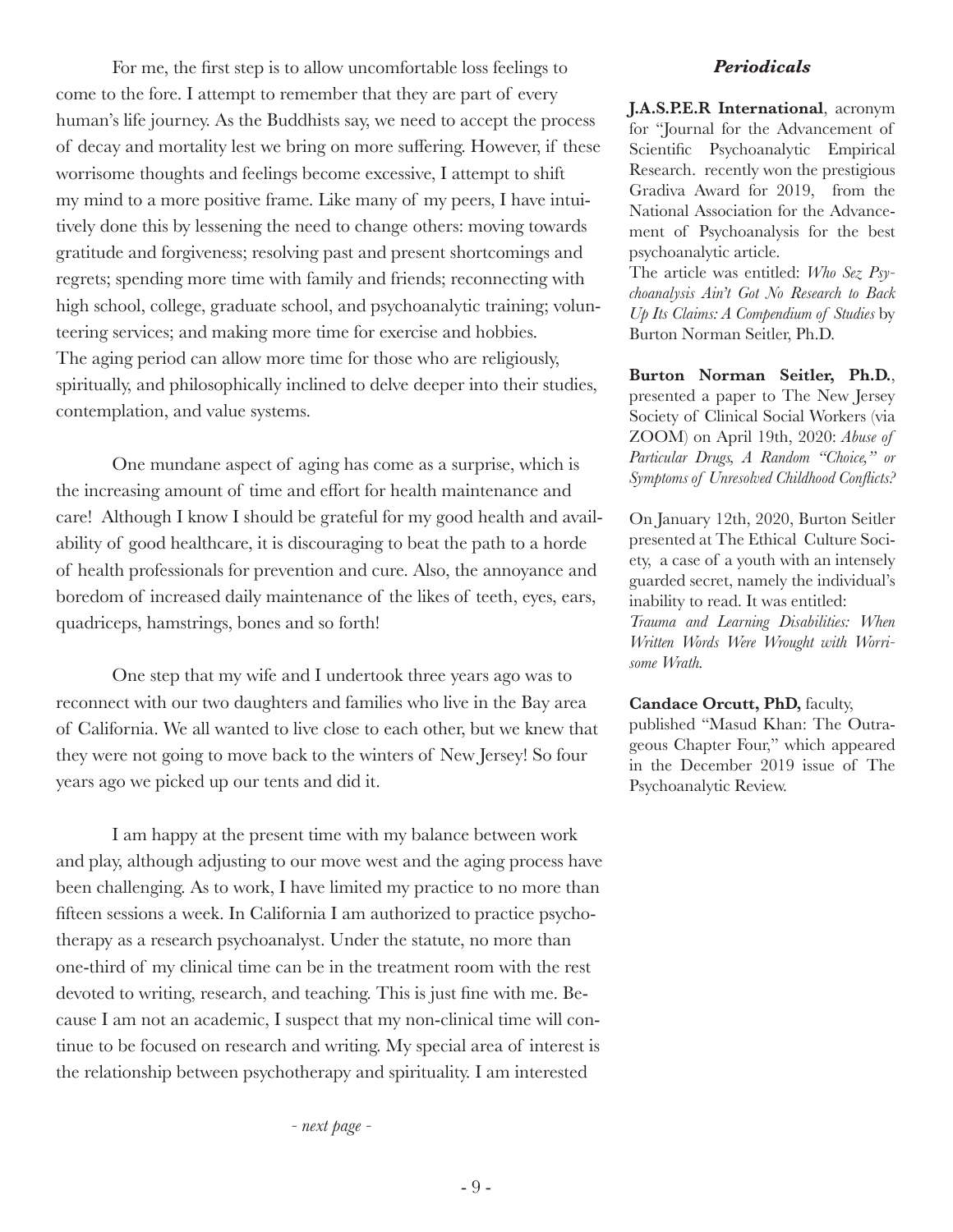in what situations adding a spiritual dimension to therapy can be helpful and how this dimension can be integrated into the aging process.

Play is an increased part of my life as I have more time available to enjoy family, nature, and cultural activities of San Francisco. In high school and college I was a competitive swimmer, but gave it up until the move and now swim a few times a week. I am back to reading and rereading novels, pondering the themes of inner conflict and life goals and how they have played out in my life.

We have totally enjoyed the fruits of reuniting as a close family unit as well as living in the city of San Francisco. This move was made possible by the lessening of the importance of career and financial goals allowed by the process of aging.

*Michael S. Isaacs, JD, NCPSYA, MSW, spent the first fourteen years of his professional career practicing law full time in Northern New Jersey before becoming a psychoanalytic psychotherapist, psychoanalytic control analyst, divorce mediator, and teacher of breathing techniques, meditation, t'ai ch chih, and yoga. He taught at the New Jersey Institute of Psychoanalysis and at Ramapo College of New Jersey before moving to San Francisco. He may be contacted at michaelisaacs@ sbcglobal.net or through his website www.michaelisaacs.*net

Our First Electronic Graduate

**Maya Balakirsky Katz,** NJI candidate recently relocated to Israel, has successfully completed a virtual defense of her case study. Since her plans to commute here to meet with her committee were waylaid by Covid-19, Maya became the first NJI graduate to achieve her goal via the internet. Congratulations, Maya – your colleagues stateside look forward to the time when we can salute you in person! In addition, Maya's

most recent book, *Interactions Between Jews and Media,* has just been published by Brill.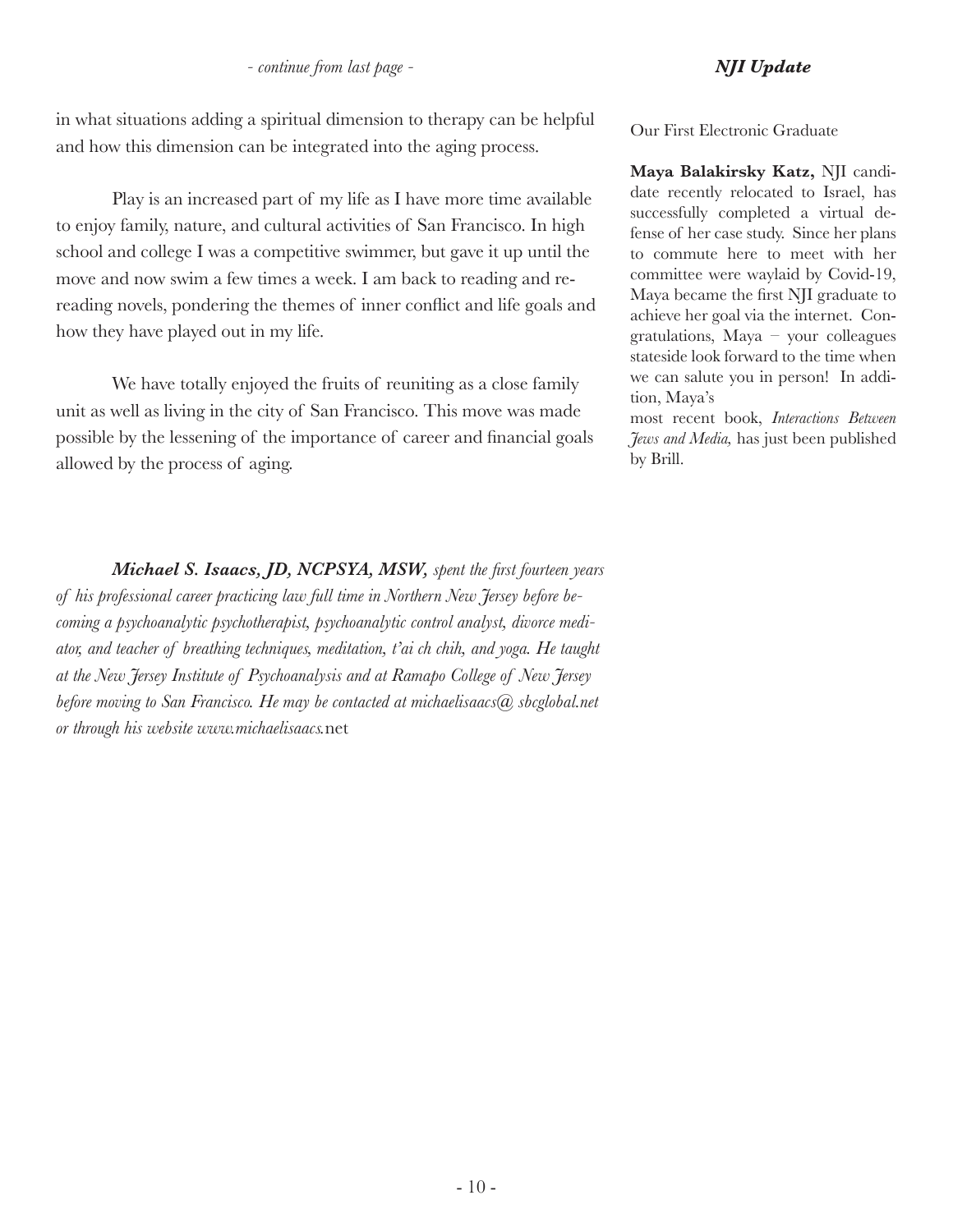# **Wonderful Brother, Les Barbanell**

#### **By Marilyn Barbanell**

"With great pain I share with you that Les Barbanell has passed away. Les was an NJI graduate, faculty member, supervisor and analyst; he was a warm, outspoken, engaging presence and will be missed at our Institute. Written below is a piece written about his personal life and accomplishments by his sister Marilyn Barbanell." - Neil Wilson, PhD

There is so much Les has accomplished. He was a major achiever & contributor to the world! As a child Les and I took dance lessons and Les took vocal lessons! He was a child star and whatever he put his mind to he was able to do! Our Mom always said Les can do anything! He was on The Milton Berle Show many times with many stars such as Sinatra, Don Ameche and others. The tapes are at The Paley Center for Media. As a child Les also entertained at many charity events and shows. He is a major league, nationally ranked racquetball player as well and was active in the sport until recently. Throughout his racquetball career he has won many medals and honors! He was also an accomplished basketball player. As a high school student he played a championship game at Madison Square Garden! The picture attached shows, Les's great sense of humor. It was taken December 31, 2019 on New Year's Eve. His great sense of humor and kindness cannot be forgotten.

Les has written 3 books, 2 on caretaking as he was a caretaker and his latest on relationships. Les was selfless and for 40 years helped not only his patients and family, but also friends and strangers! I believe he entered the field of psychology to help the world and his family. He was so loved by everyone, his friends, his patients and his family. He devoted his life to psychology, writing & racquetball. Beyond these feats he also spent much of his time volunteering at the institute in New York City and tutoring and training many social workers.

Les was always loved by everyone. The entire family adored him! I was very close with Les. If I ever had to talk to someone he was always there. He was one of a kind indeed. Les had solid loving respectful relationship with Neil Wilson & many others including Elia Gold. Les has many dear friends and our hearts are broken for this major loss. He is irreplaceable for many of us!

In recent years he went back to singing and song writing, even in Spanish which he learned for the purpose of singing. He has also recorded song of his music. Les loved to sing and loved the Spanish culture. Les had much to live for. He was young at heart and young for his age. Life will never be the same with this precious man! He will be loved and missed forever.





-Marilyn Barbanell (Beloved sister)